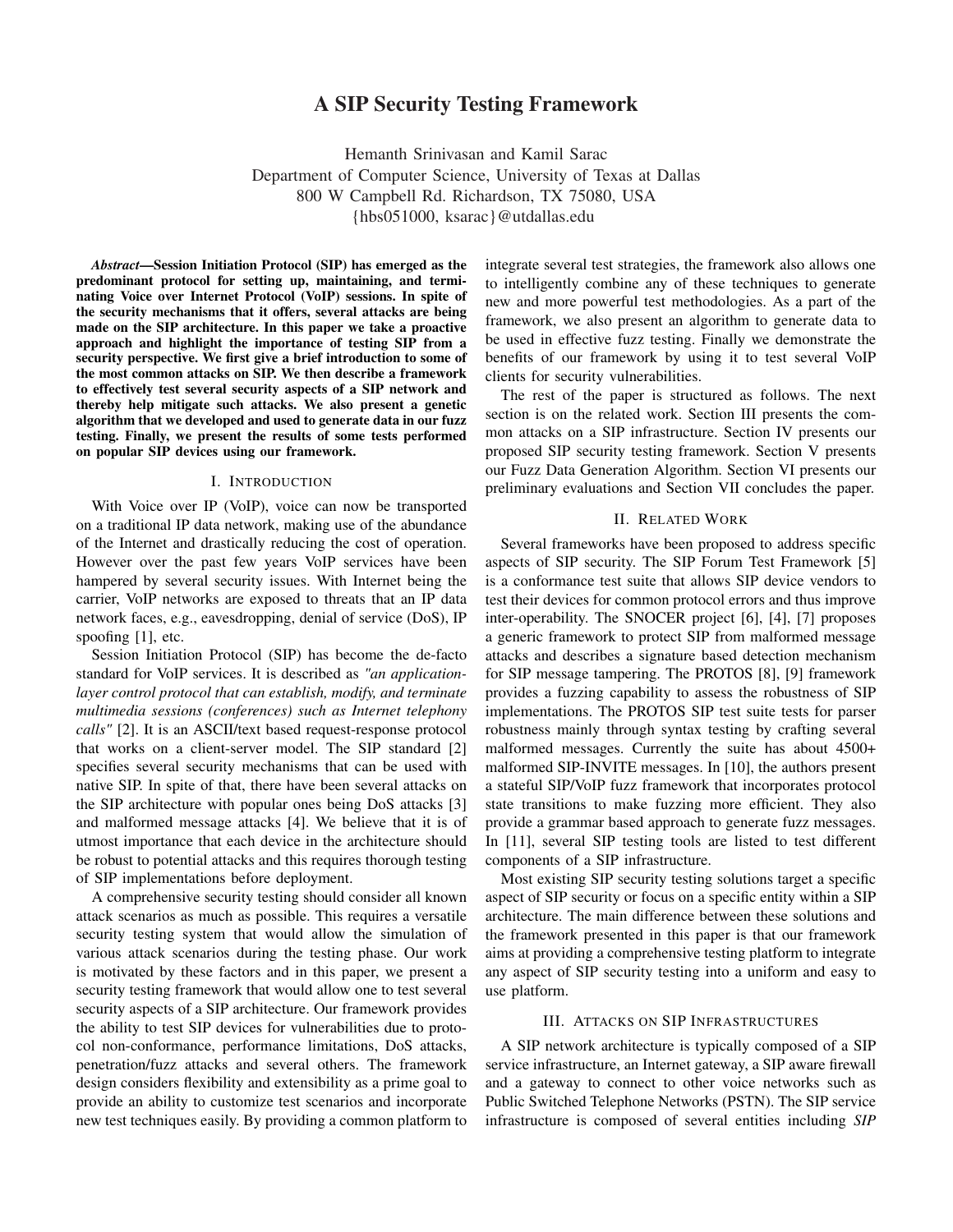*user agents* (UA), a *registrar*, a *proxy server*, and a *redirect server*. An UA is the end point of a SIP connection and is either a SIP client or a SIP server. Every SIP client has to register with a *registrar* before it could participate in a SIP call. A *proxy server* is a call server that routes calls on behalf of a caller towards the target. Proxies are also useful for enforcing policy control (e.g., user authorization). A *redirect server* is also a call server that redirects the client to contact an alternate set of URIs. In the following, we summarize several important attack types on the SIP architecture and refer our reader to [12] for more details.

## *A. Message Flooding DoS Attacks*

Message flooding DoS attacks are the most common attacks on the SIP architecture. Here an attacker tries to deplete resources on a server and hence deny service to legitimate users. REGISTER floods are aimed at the SIP registrar, INVITE floods target the SIP proxy/redirect server and authentication DoS affects either or both. DoS attacks are easy to launch requiring an attacker to simply craft a SIP message and send it. This can be achieved by using one of the available SIP test tools [11]. The popularity and relative ease of launching this type of attacks emphasize the need for proactive testing of SIP devices against them.

## *B. Message Flow DoS Attacks*

Message flow based DoS attacks aim at causing a disruption to an ongoing call by impersonating one of the call participants. The SIP protocol defines a specific sequence of message exchanges for call setup and termination [2]. By sending a message out of its expected sequence, an attacker can disrupt the regular call flow.

## *C. Malformed Message Attacks*

The text based nature of SIP makes it flexible in terms of extensibility of the protocol. On the other hand, it makes the implementations of the protocol vulnerable to malformed message attacks. SIP message parsers that process incoming messages have to be efficient to handle the degree of protocol flexibility and also be robust against malformed message attacks. Such attacks can be extremely dangerous as an incoming message may contain embedded shellcodes or malicious SQL statements that may cause significant damage (data loss or node compromise) at the victim site.

Finally, SIP is an application layer protocol and its implementations are vulnerable to common attacks to protocols at lower layers including IP and TCP/UDP. Other attacks on SIP infrastructure include attacks on DNS servers and SPam over Internet Telephony (SPIT) attacks.

## IV. A SIP SECURITY TESTING FRAMEWORK

Testing the security strength of a SIP architecture is a demanding process involving various test activities such as *Protocol Conformance Tests, Performance/Stress Tests, DoS Tests, Penetration/Fuzz Tests* and others. The process also requires continual upgrade to incorporate new techniques to



Fig. 1. SIP Security Test Framework

test new attack scenarios. In addition to fulfilling the above requirements, a security testing framework must also be flexible, adaptable and conducive to the user's changing needs. We now present the architecture of our framework which aims to achieve these.

## *A. Framework Architecture*

In this section, we present an outline of our SIP Security Testing Framework (SSTF). Our framework is presented in Figure 1 and is inspired by the work presented in [13]. The framework consists of three tiers as (1) a front tier that serves as the user interface, (2) a middle tier that constitutes the central control engine and other core components of the framework, and (3) a target tier that interacts with the test targets. Below are some details:

#### Front Tier

The front tier provides a uniform GUI to setup the test cases involving the different test modules incorporated into the middle tier. The GUI is dynamic in the sense that the user can fine tune it using configuration files. The control agent reads from the front tier and generates the test scenarios in an XML like format. Advanced users can specify finer details by directly manipulating the test scenario files.

## Middle Tier

The middle tier forms the core of the framework. It consists of a central control agent and other modules that provide specific test functionalities as described below:

Control Agent. Control agent controls and orchestrates the entire test activity. It acts as an interface for each of the test modules and provides a uniform platform to integrate them. It also acts as an interface between the middle tier and the other tiers (front and target). The control agent loads the configuration files and instructs the front tier to generate an appropriate user interface. It also reads from the front tier and generates the XML like test scenarios that dictate a particular test flow. The control agent also instructs the test agents in the target tier to carry out the specific aspects of a test activity. For instance, if the test scenario involves testing multiple devices at the same time, the control agent would spawn multiple test agents and assign each test target to one of the test agents.

SIP Entity. SIP entity module is a full fledged SIP implementation conforming to SIP RFC [2] and capable of initiating sessions and responding to other SIP entities (e.g., test targets).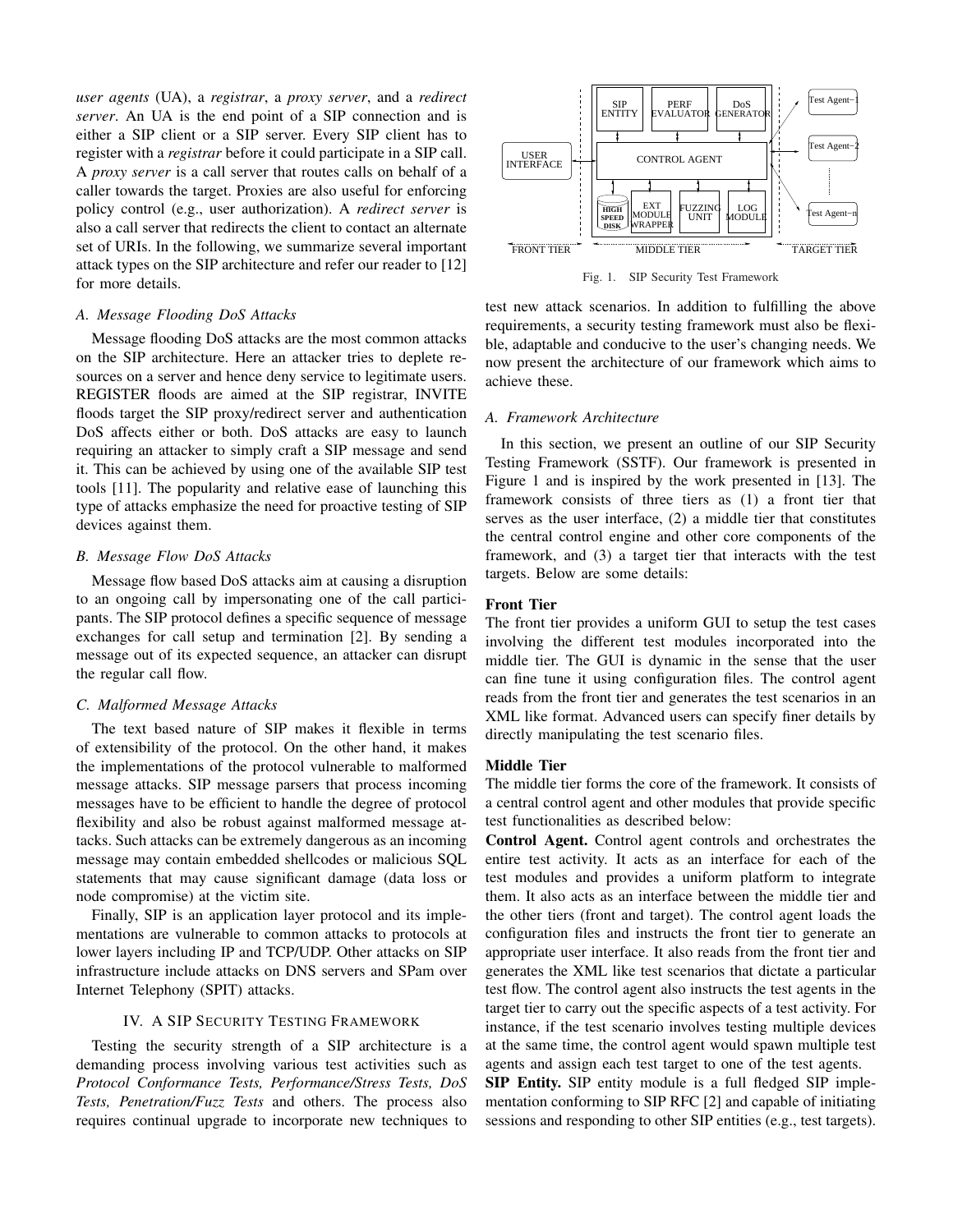Control agent consults with the SIP entity when deciding on the result of a test case. Being the sanity controlling component, the SIP entity usually forms a part of any kind of test activity.

Performance Evaluator. This module provides various performance parameters to incorporate into a test case. Some common parameters include the number of calls in a test case, the call duration, and other dynamic rate control metrics. The control agent reads the supported metrics and presents them to the user through the front tier and thus dictates the test progress based on the user defined settings. The performance evaluator is a crucial component when estimating the performance benchmarks of a target device.

DoS Generator. The DoS generator provides support for simulating DoS attacks during a test session. It has the ability to spoof any given range of usernames and IP addresses. One effective test using the DoS generator is a Distributed DoS (DDoS) test where each call appears to come from a different source. One can also simulate a network wide DoS by varying the address of the test targets. The DoS generator is a key requirement for simulating DoS attacks and testing SIP-enabled firewalls and other security devices for intrusion detection.

Penetration Test/Fuzzing Unit. This unit is capable of altering a SIP message in malicious ways. The fuzzing unit provides the user with an in-built set of data to be used to construct a fuzzed message. It also allows to specify one's own fuzz data or auto-generate data using an underlying algorithm (see Section V). The control agent provides hooks to the fuzzing unit through configuration files where the user specifies the desired fields to be fuzzed and type of data to be used. Fuzzing unit also allows us to specify penetration test data instead of random fuzz data. The penetration test data could contain any vulnerability scanning information such as buffer overflow exploit shellcodes. Thus this unit plays a vital role in vulnerability scanning tests.

External Module Wrapper. This module serves as a wrapper for external tools. It interfaces the external tool and the control agent and allows for a mechanism to incorporate external tools into the framework. Several SIP test tools are available [11] that can be used to test various features of a SIP infrastructure. A wrapper module helps in building stronger test cases by making use of available stand alone SIP test tools.

Logging/Monitoring Module. This module monitors the test progress and logs key information. It assists the control agent to derive the test results and generate reports.

## Target Tier

The test agents spawned by the control agent constitute the target tier. They are the direct interface to the test targets. Each test agent performs tasks based on the instructions from the control agent and then provides feedback. The distributed nature of the target tier has several advantages. A given test case can be distributed among different test agents thereby increasing the efficiency and effectiveness in terms of carrying out several tests in parallel. It also provides a level of redundancy; should a test agent fail/crash during a test, only that test is affected, the control agent and other test agents continue to function.

## V. FUZZ DATA GENERATION

Fuzz testing or fuzzing is a software testing technique used to find implementation defects using malformed or semimalformed input data. The outcome of a fuzz test, if successful, is usually a program crash possibly due to boundary check failure, buffer overflow, or some semantic error. For this reason, fuzzing is considered a valuable method in assessing the robustness and security vulnerabilities of software systems. The fuzz input data set can be very large; one may use *a brute force data set, a random data set, or a known problematic data set*. In most cases, we have to make a tradeoff between completeness and cost. One popular method is to use a combination of random data and a known list of problem causing data. Rather than using data directly from the above sets, we have come up with an algorithm to derive new fuzz data from these. We have categorized the data based on the SIP message format, into certain *fuzz data types* such as *SIP\_int, SIP\_ip, SIP\_string,* etc. Each of these types can have data from any/all of above three data sets. To generate new data, we use a genetic algorithm [14] with a unique fitness function that ranks data based on their potential ability to expose defects. Higher the rank or fitness value of a data, higher is its probability of being used for new data generation.

## Fuzz Data Generation Algorithm

- *Begin:* Choose initial (parent) population from one of our fuzz data types. We may choose each parent to be of the same type or of different types.
- *Fitness:* Evaluate the fitness of each data value in the population.
- *New Population:* Create a new population by repeating the following steps until the new population is complete
	- *Selection* Select one data value from each parent according to their fitness (better the fitness, better is the chance of being selected).
	- *Crossover:* Cross over the parents to form a new offspring. We use a single crossover point technique [14] with a random crossover point.
	- *Mutation:* Mutate the offspring at a chosen position, by altering a random number of bytes in each of the newly generated data values. This is to prevent the new population from being too similar and from completely deviating from its original type.
- *Acceptance:* Place the new offspring in a new population.
- *Improvisation:* Use the newly generated population for a further run of algorithm.
- *Test:* If the end condition is satisfied, stop and return the best solution in current population.
- *Repeat:* Go to Fitness computation step.

# Fitness Computation

We know that fitness values determine what data we choose as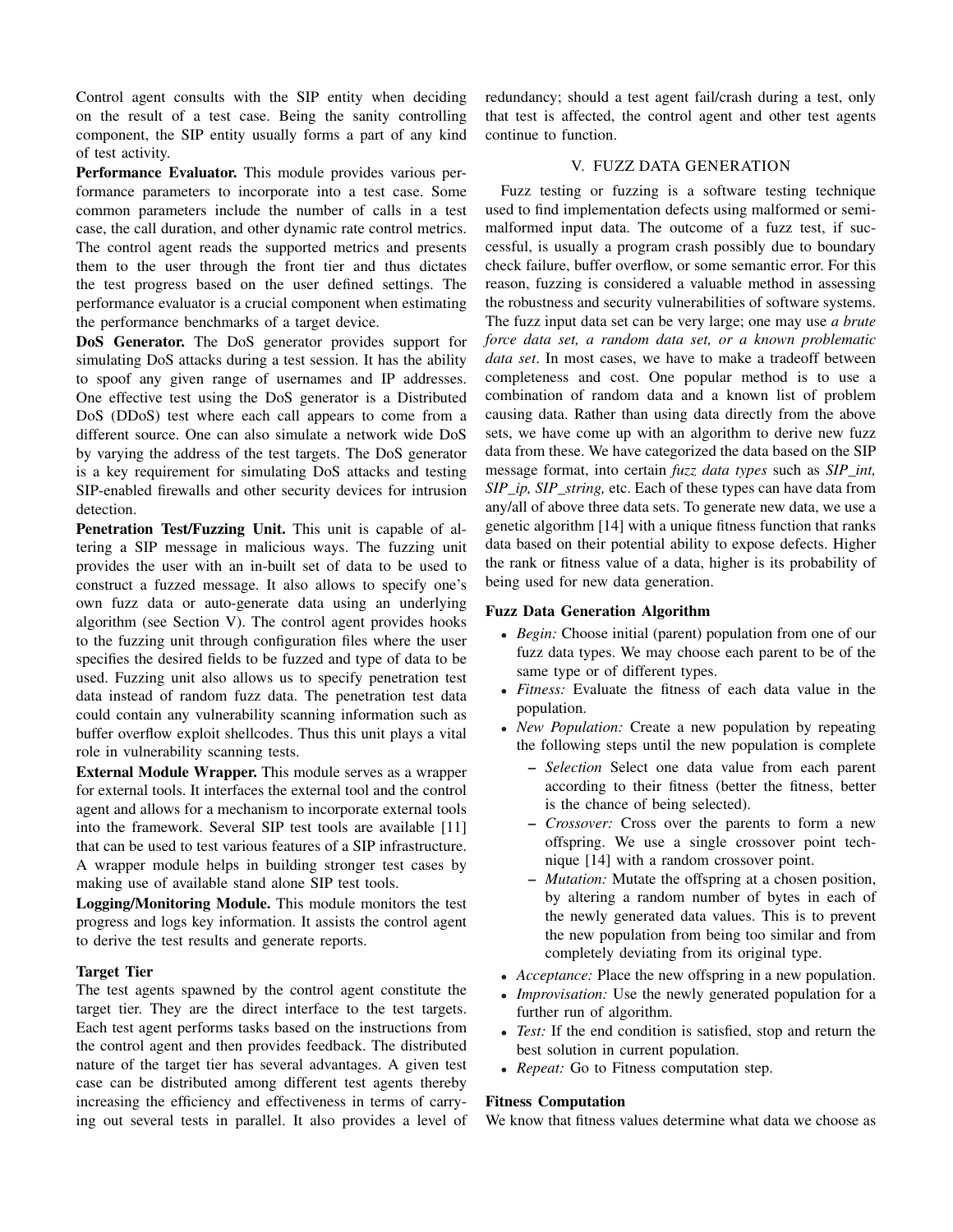our initial population. We now define a set of parameters that contribute to the overall fitness value of a given data. All these parameters need not always be used; a subset of them can be used depending on the input population and the application being fuzzed.

- *Native Size*: Higher the deviation of the data from its original acceptable input size, higher is its contribution to the overall fitness value.
- *Native Type*: Higher the deviation from its original type (number, string etc), higher is the contribution.
- *Parents Fitness*: Either the maximum, minimum or average of the parents fitness values can be used.
- *Damage Co-efficient*: More damage a particular data has caused on previous occasions, higher is its damage coefficient and contribution to the fitness.
- *Native Character Set*: Higher the presence of non-native (e.g., non-ASCII) characters, higher is the contribution.
- *User Defined*: User defined parameters depending on the application/protocol being tested. In many applications, format strings are very effective, so presence of such characters should increase the fitness level of that fuzz data. Similarly, Target/Attack specific data (e.g., SQL data in an SQL injection attack [7]) can also be taken into account.

Let N be the number of parameters chosen to contribute to the fitness value. The overall fitness value is calculated as follows:

- 1) Calculate the deviation factor  $DF = 1 / N$ . (We can also calculate a weighted DF, if some parameters need to be given more weight compared to others.)
- 2) Calculate the deviation contribution  $DC = A * DF$ , for each parameter, where A is the deviation percentage.
- 3) Calculate total deviation contribution TDC = SUM(DC) for all N.
- 4) Final Fitness Value  $F =$  Ceiling [TDC  $*$  10].

## VI. EVALUATIONS

In this section, we present the evaluations for a basic instantiation of our framework. Here we used SIPp [15] as our SIP entity module. The test topology consists of three entities including our framework, an open source stateful SIP proxy named Asterisk [16], and the device under the test (DUT). As an initial stage of testing and due to limited availability of resources in an academic setting, we use freely available evaluation copies of several popular SIP soft phone clients as the DUT. The softphones were installed on a PC running Microsoft Windows XP Service Pack 2 and Asterisk was run on an Intel P4, 2.6 GHz Processor, with 1GB of RAM. We plan to include other commercial SIP entities and security devices in our future tests. Since our testing activity is not complete, we have not informed the vendors about our test results. Hence, in this paper we do not disclose soft phone client names.

Performance Tests. Table I shows the results of some simple performance tests we conducted using our framework. Here

| Call | UA1      |            | UA <sub>2</sub> |         | $II A3$ |        |
|------|----------|------------|-----------------|---------|---------|--------|
| Rate | Time(ms) | $Drop(\%)$ | T(ms)           | $D(\%)$ | T(ms)   | $D(\%$ |
| 1/s  | L.9      |            | 0.9             |         | 1.8     |        |
| 5/s  | 2.4      |            | 0.8             |         | 2402    |        |
| 10/s | 2.1      |            | 63.1            |         | 1481    | 33     |
| 50/s | 2.1      |            | 59.9            |         | 1011    | 17     |

TABLE I PERFORMANCE TESTS



Fig. 2. DoS Attacks

we made calls to the UAs at different rates and then measured the response times and percentage of dropped calls if any. The response time was calculated by taking the average of the time taken for the first response message from the UA. We observed the following behavior: 1) some UAs (UA1) were not affected by the increased rates of calling; 2) at higher rates, the response times of some UAs (UA2) was very high, however the dropped call percentage was low; 3) in some UAs (UA3), increased rates caused both increased response times and dropped calls. These UAs usually *hanged* during the test which caused a sharp jump in response times.

DoS Tests. Figure 2 shows the results a DoS test performed on the Proxy. We considered two attack scenarios; 1) a *Register DoS* where REGISTER requests were made at different rates; 2) *a Network DoS* where bogus/genuine calls were made to the registered users at various rates. We measured the response time of the proxy for different attack durations. The response time for Register DoS was measured as the time taken to receive a 200 OK message for a single test request and the response time for Network DoS was measured as the time taken to receive a 180 RINGING message for a single genuine test call. From the results we observed that for Register DoS lasting 15s, the response times only marginally increased. However, for attacks lasting 30s or more, the response times increased more rapidly and at attack rates of 100cps or more, there was no response (i.e. message dropped). For Network DoS we found that the response times were much higher even for short duration attacks and calls were dropped at attack rates of 75cps and above. Thus, devices were less tolerant to Network DoS attacks.

Fuzz Data Generation Tests. Table II shows the results of the tests we carried out to validate our fuzz data generation